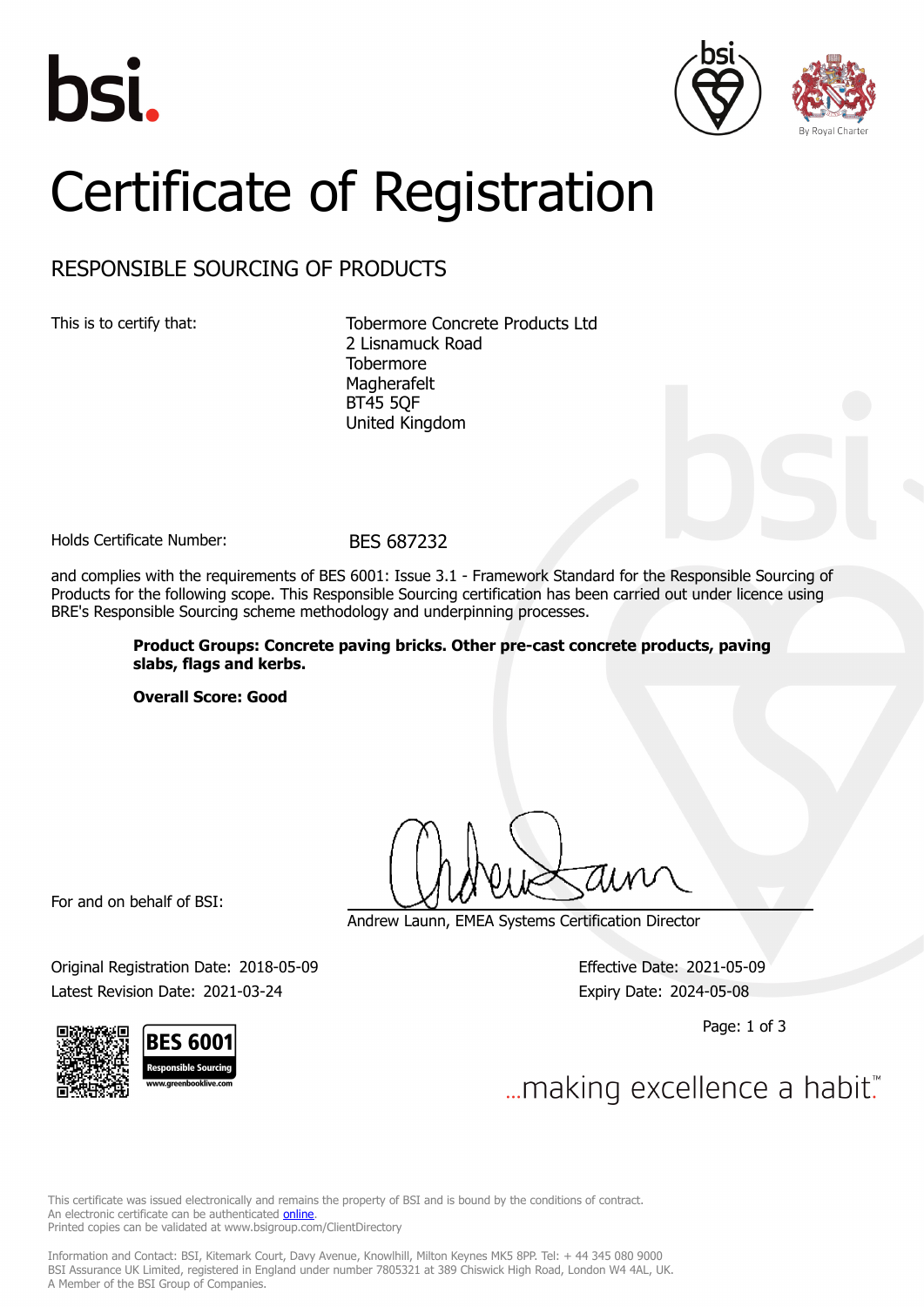#### Certificate No: BES 687232

| <b>Section</b>                                   |                         |                         |   |   |              |
|--------------------------------------------------|-------------------------|-------------------------|---|---|--------------|
|                                                  | A                       | В                       | C | D | <b>Bonus</b> |
| 3.2.1 Responsible sourcing policy                | 1                       |                         |   |   |              |
| 3.2.2 Legal compliance                           | 1                       |                         |   |   |              |
| 3.2.3 Quality management system                  |                         | $\overline{\mathbf{2}}$ |   |   |              |
| 3.2.4 Supplier management system                 | 1                       |                         |   |   |              |
| 3.3.1 Material traceability through supply chain |                         | $\overline{2}$          |   |   |              |
| 3.3.2 EMS in the supply chain                    |                         |                         | 3 |   |              |
| 3.3.3 H&SMS in the supply chain                  | 1                       |                         |   |   |              |
| 3.4.1 Greenhouse gas emissions                   | $\overline{\mathbf{1}}$ |                         |   |   |              |
| 3.4.2 Energy management                          | $\mathbf{1}$            |                         |   |   |              |
| 3.4.3 Resource use                               |                         | 3                       |   |   |              |
| 3.4.4 Waste prevention and management            |                         |                         | 3 |   |              |
| 3.4.5 Water abstraction                          | 1                       |                         |   |   |              |
| 3.4.6 Life cycle assessment (LCA)                | 1                       |                         |   |   |              |
| 3.4.7 Ecotoxicity                                | $\mathbf{1}$            |                         |   |   |              |
| 3.4.8 Transport impacts                          | 1                       |                         |   |   | 1            |
| 3.4.9 Employment and skills                      | 1                       |                         |   |   |              |
| 3.4.10 Local community engagement                |                         | $\overline{2}$          |   |   |              |
| 3.4.11 Business ethics                           | $\bf{0}$                |                         |   |   | 1            |
| Key                                              |                         | Not Compulsory Element  |   |   |              |
|                                                  |                         | Not applicable          |   |   |              |
|                                                  |                         | Possible score          |   |   |              |
| Total section scores                             | 11                      | Sections 3.2. and 3.3   |   |   |              |
|                                                  | 17                      | Section 3.4             |   |   |              |
| Overall Assessment Score Good                    |                         |                         |   |   |              |

### Original Registration Date: 2018-05-09 Effective Date: 2021-05-09 Latest Revision Date: 2021-03-24 Expiry Date: 2024-05-08

Page: 2 of 3

This certificate was issued electronically and remains the property of BSI and is bound by the conditions of contract. An electronic certificate can be authenticated **[online](https://pgplus.bsigroup.com/CertificateValidation/CertificateValidator.aspx?CertificateNumber=BES+687232&ReIssueDate=24%2f03%2f2021&Template=uk)**. Printed copies can be validated at www.bsigroup.com/ClientDirectory

Information and Contact: BSI, Kitemark Court, Davy Avenue, Knowlhill, Milton Keynes MK5 8PP. Tel: + 44 345 080 9000 BSI Assurance UK Limited, registered in England under number 7805321 at 389 Chiswick High Road, London W4 4AL, UK. A Member of the BSI Group of Companies.